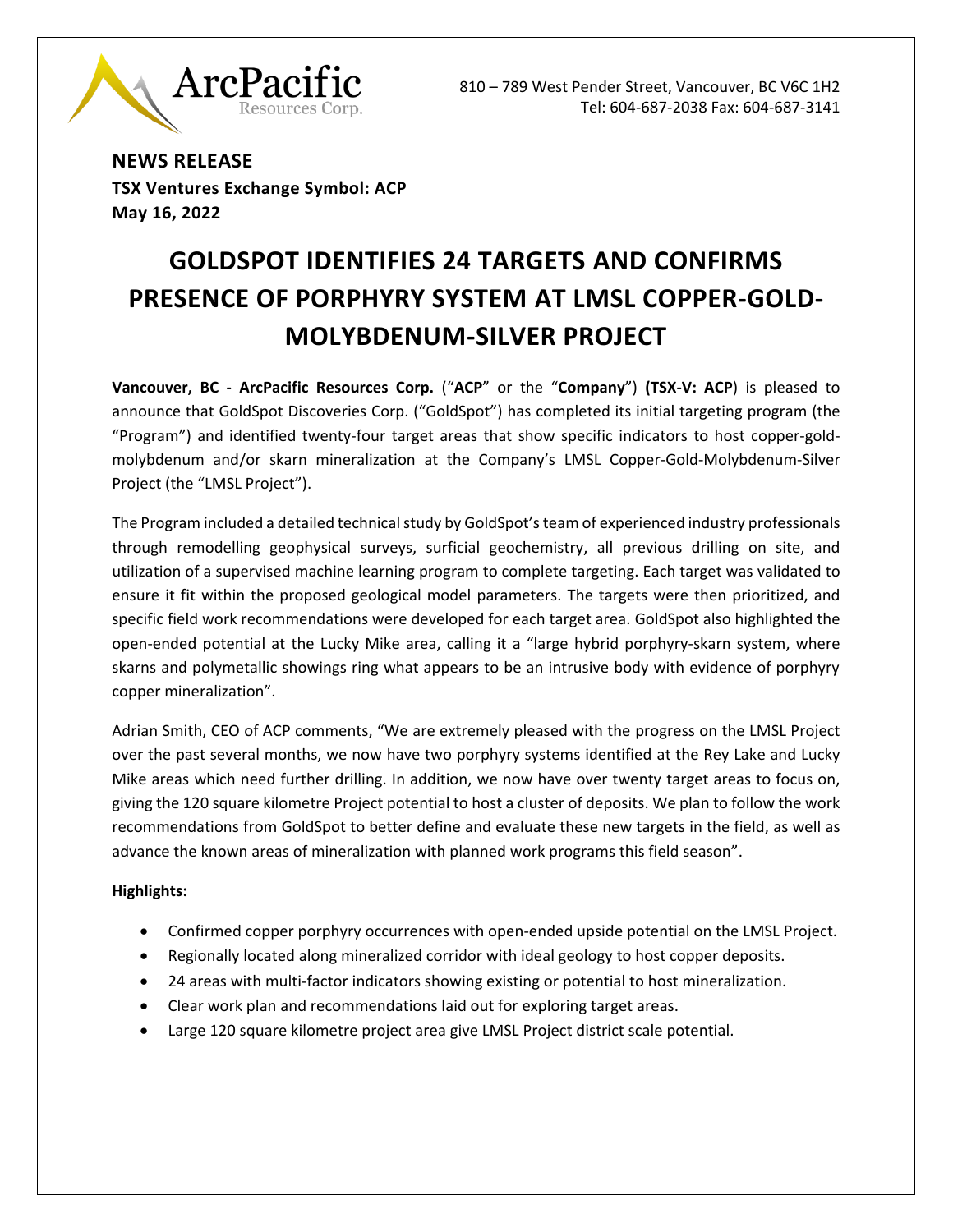

*Figure 1: LMSL Project Target Map location and geology. Target numbers are not based on priority. Additional information regarding new and existing targets will be made available on the Company's website.*

GoldSpot produced priority sequence for their targets based on a matrix probability method and recommended specific work programs for each target. The Company is now taking these recommendations under review and plans to proceed with field work in the coming weeks.

The review identifies major regional structures connecting the LMSL Project with the adjacent Highland Valley copper deposits (owned by Teck Resources Limited), and highlights geological similarities between the LMSL Project and the New Afton and Iron Mask Area Porphyry deposits (owned by New Gold Inc.).

The Lucky Mike area (Target 24): highlighted in the model showing a clear pattern of skarn mineralization ringing around a modeled intrusion at depth with associated potassic alteration. High magnetics are modeled as a dyke swarm emanating from the intrusive body at depth occurring along major NE trending faults. The Lucky Mike area is also associated with known skarn mineralization which has been the focus of previous mining activity on the LMSL Project. Recommendation: constrain the position of the intrusion by completing more deeper drillholes at west of the LM-2016-01.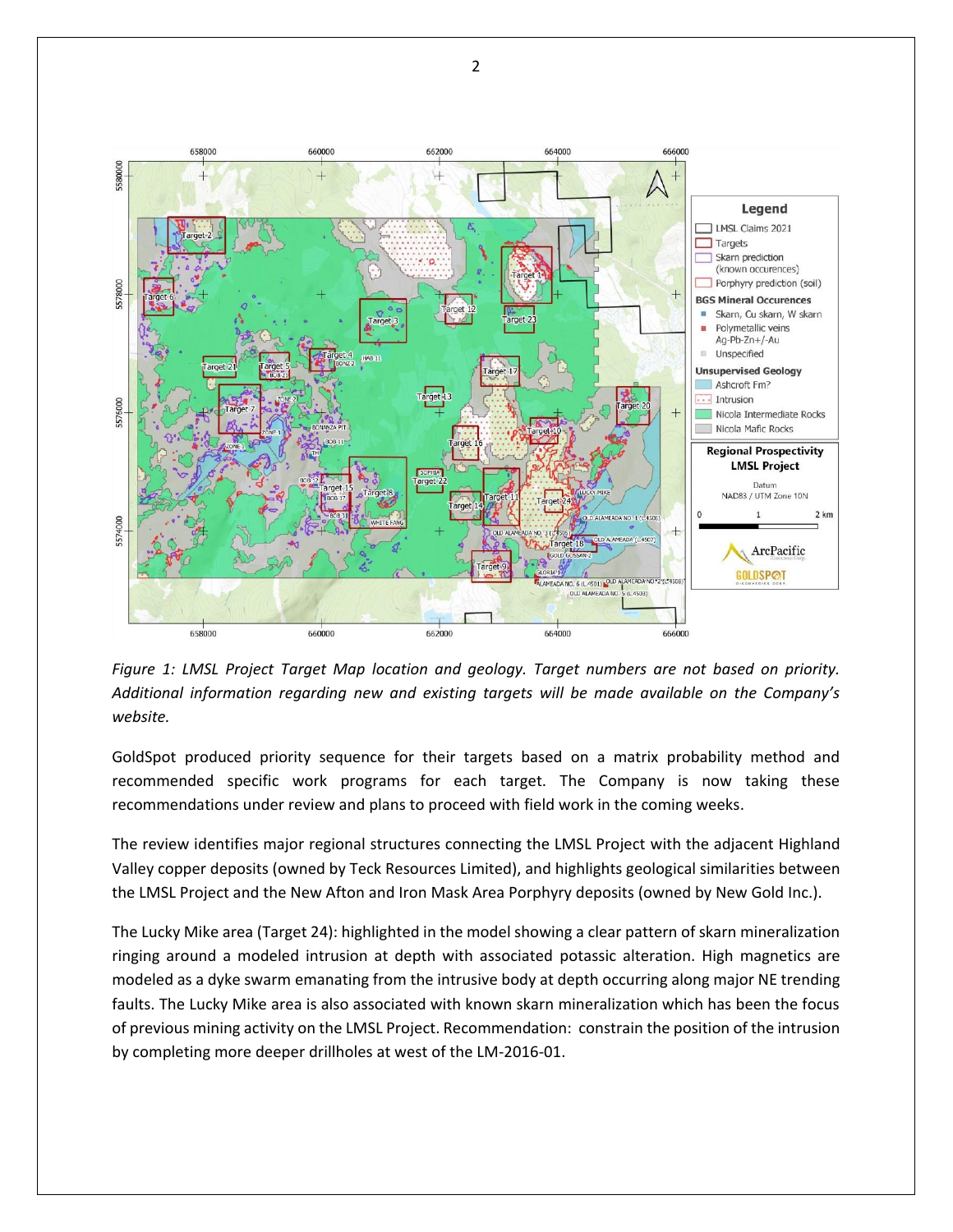The Ray Lake porphyry area (Target 1): highlighted in the model as an area of interest that has only been partially tested with historic shallow drilling resulting historic estimate (see news dated [Feb 23, 2022\)](https://www.newsfilecorp.com/release/114553/ArcPacific-Adds-the-Rey-Lake-Porphyry-and-Skarn-To-LMSL-CopperGoldSilver-Project). Recommendation: More drilling on the east side of the target area (good access). General mapping and prospecting.

Additional targets range from low to high priority and include recommendations ranging from completing recognisance prospecting and mapping including soil geochemical surveys and geophysics to drill testing.

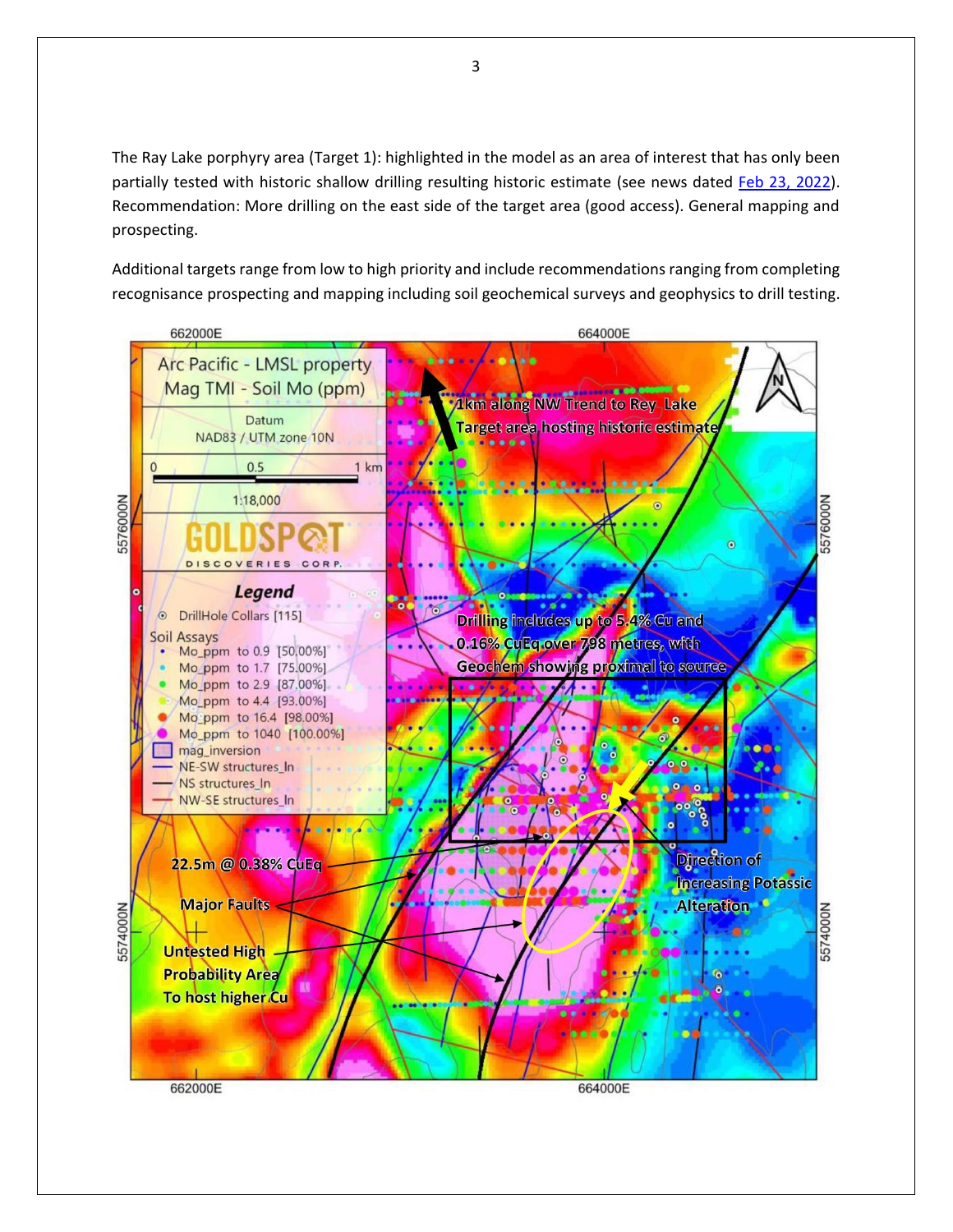*Figure 2: Lucky Mike target Area - yellow circle shows fault bounded area flanking strongest magnetic high, hosting highly anomalous copper and molybdenum soil geochemical values and proximal to increasing potassic alteration modeled from existing drilling. Area is one of 24 targets developed by GoldSpot. High magnetic susceptibility in target area is modeled as a dyke swarm above a mineralizing intrusion.*

The LMSL Project is located in south-central British Columbia, 24 km north of Merritt in the northwesttrending Triassic Nicola Group rocks, the same belt that hosts New Gold's New Afton mine to the north, the Copper Mountain mine to the south, and Teck's Highland Valley mine immediately to the northwest. The LMSL Project is underlain by volcanic, volcaniclastic and minor sedimentary rocks belonging to the Upper Triassic Nicola Group. This belt is intruded by the Lower Jurassic Nicola and Guichon Creek granodiorite batholiths to the east and west, respectively.

#### **Disclosure**

The Qualified Person ("QP") for the Company has not verified the historical sample analytical data disclosed within this release. While the Company has obtained all historic records including analytical data from the previous owners of the LMSL Project and from various government databases, the Company has not independently verified the results of the historic sampling. Copper equivalents are calculated based on a metals price of 4.20\$USD per pound for copper and 21\$USD per pound for molybdenum and assumes 100% recovery.

Adrian Smith, P.Geo., is a QP as defined by National Instrument 43-101 for the above-mentioned project. The QP is a member in good standing of the Engineers and Geoscientists of British Columbia (EGBC) and is a registered Professional Geoscientist (P.Geo.). Mr. Smith has reviewed and approved the technical information disclosed above.

## **About ArcPacific Resources Corp.**

ArcPacific Resources Corp. (TSX-V: ACP) is a Canadian based exploration company. ArcPacific owns 100% interest in the LMSL Copper-Gold-Molybdenum-Silver Project in British Columbia, Canada, in the prolific Quesnel Terrane which is world renowned for its copper and gold endowment. The Company also holds other highly prospective exploration projects in Canada including its Blackdome gold project where it discovered continuous gold mineralization in the first ever trenching at the project. The Company is focused on creating shareholder value through new discoveries and strategic development of its mineral properties and is exploring additional business opportunities. For further information, please visit http://www.arcpacific.ca.